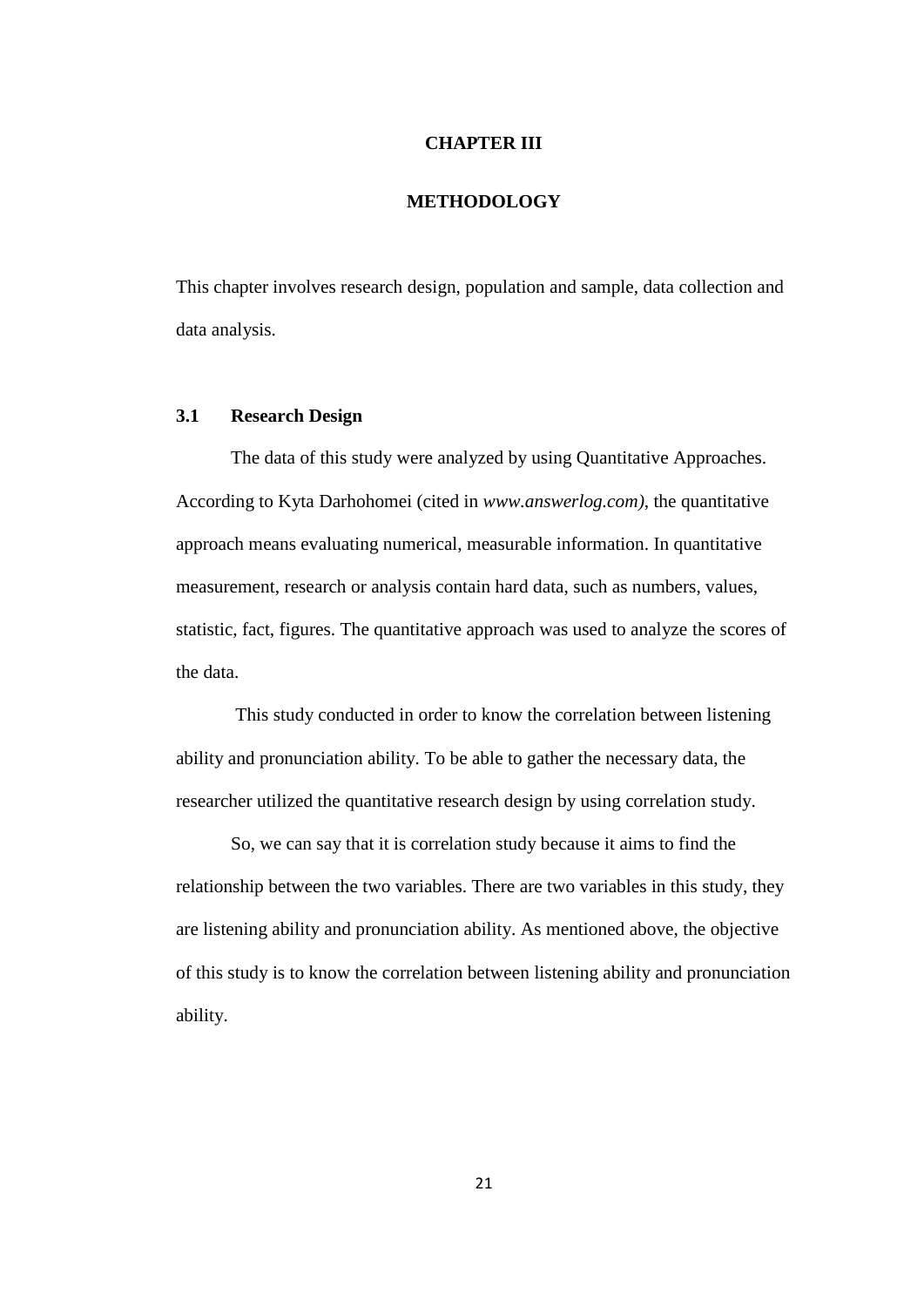So, the researcher wants to examine correlation of the variables, whether or not if the learners of  $8<sup>th</sup>$  grade students at SMP Islam Manbaul Ulum Gresik have good ability in listening and they have good pronunciation.

### **3.2 Population and Sample**

### **3.2.1 Population**

In this study, population and sample were important. According Arikunto (1998 : 115), population is the whole of the research subject. Based on that definition, the population is the  $8<sup>th</sup>$  grade students of SMP Islam Manbaul Ulum Gresik. There are five classes for  $8<sup>th</sup>$  grade students at SMP Islam Manbaul Ulum. They are spreaded into VIIIA till VIII E. The total of the students are 175 students. So, the population is 175 students.

### **3.2.2 Sample**

According to Arikunto (2002: 10), sample is part of population from whom the data of the study were obtained. A good sample is one that represents the population generalization of the result. In determining the sample of this research, the researcher uses cluster sampling technique because it tries to determine the sample by random of the group or class to get representative class.

In this research, the way to take the population is cluster sampling, because it is the way to collect the sample by random of the group/class to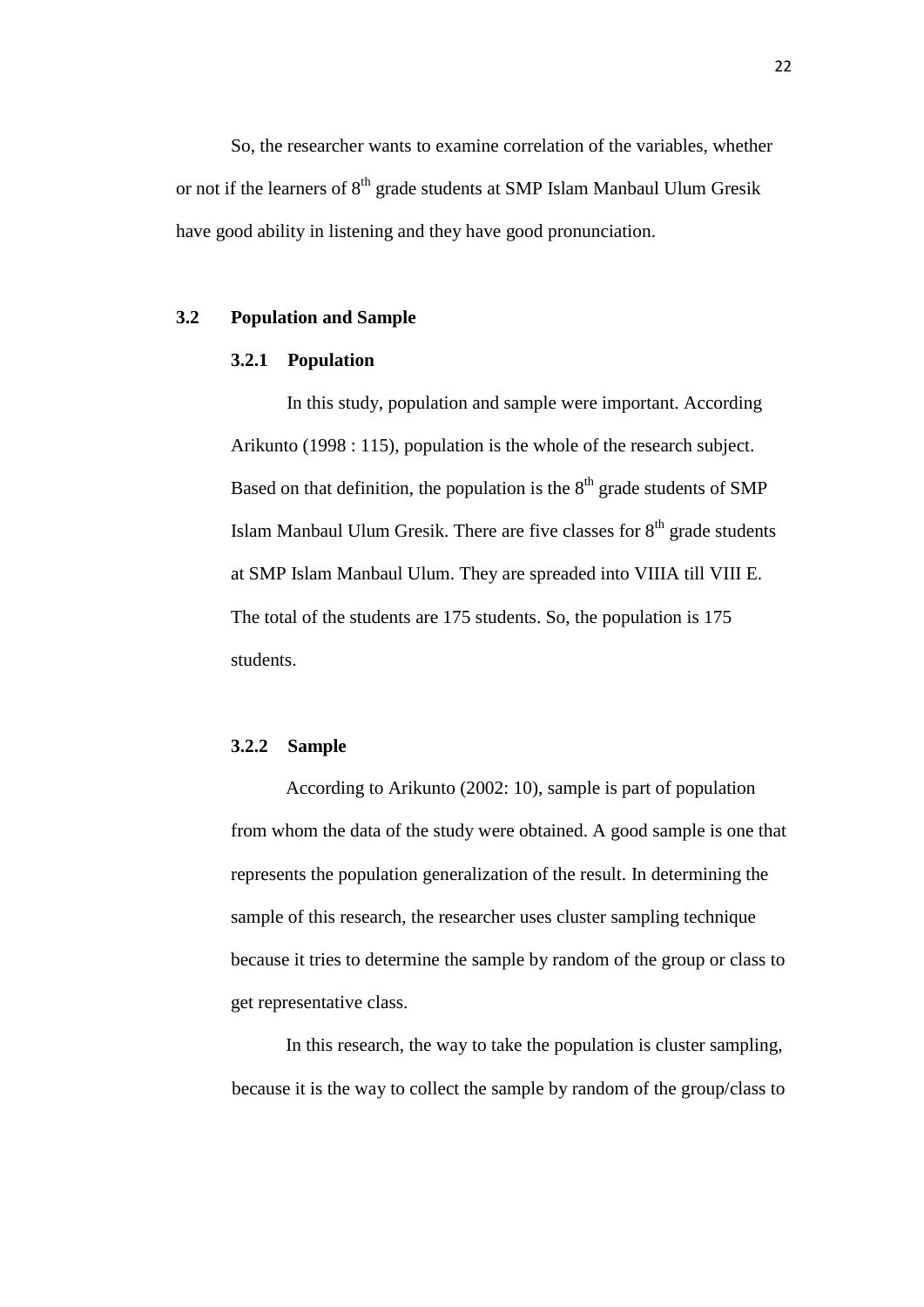get whether the class that is representative as the sample or not. So, the subject who is considered to be representative as the sample is the students of B class of the 8<sup>th</sup> grade students at SMP Islam Manbaul Ulum Gresik which consists of 35 students.

### **3.3 Data Collection**

### **3.3.1 Instrument**

Based on the research design above, in collecting data, the researcher uses some instruments which are suitable for supporting the analyzing of the data in order to reach the research objective. The instruments are:

- Listening Test

This listening test is made for the subject of the study. The listening test is used to know their ability in listening. The type of this listening test is audio related with listening competency. Before the test is tested, the researcher try to give Try Out first to measure the validity and reliability of the test. The total items of Try Out are 30 items. They are Matching Test, Multiple Choice and Fill in The Blank. For Matching Test there are 10 items, Multiple Choice are 10 items and Fill in The Blank are 10 items.

After the researcher have done to give Try Out, she/he check the construct validity. There are 18 items is rejected, 1 Revised and 11 items are Accepted. After that, the researcher revise it. Then, she/he give the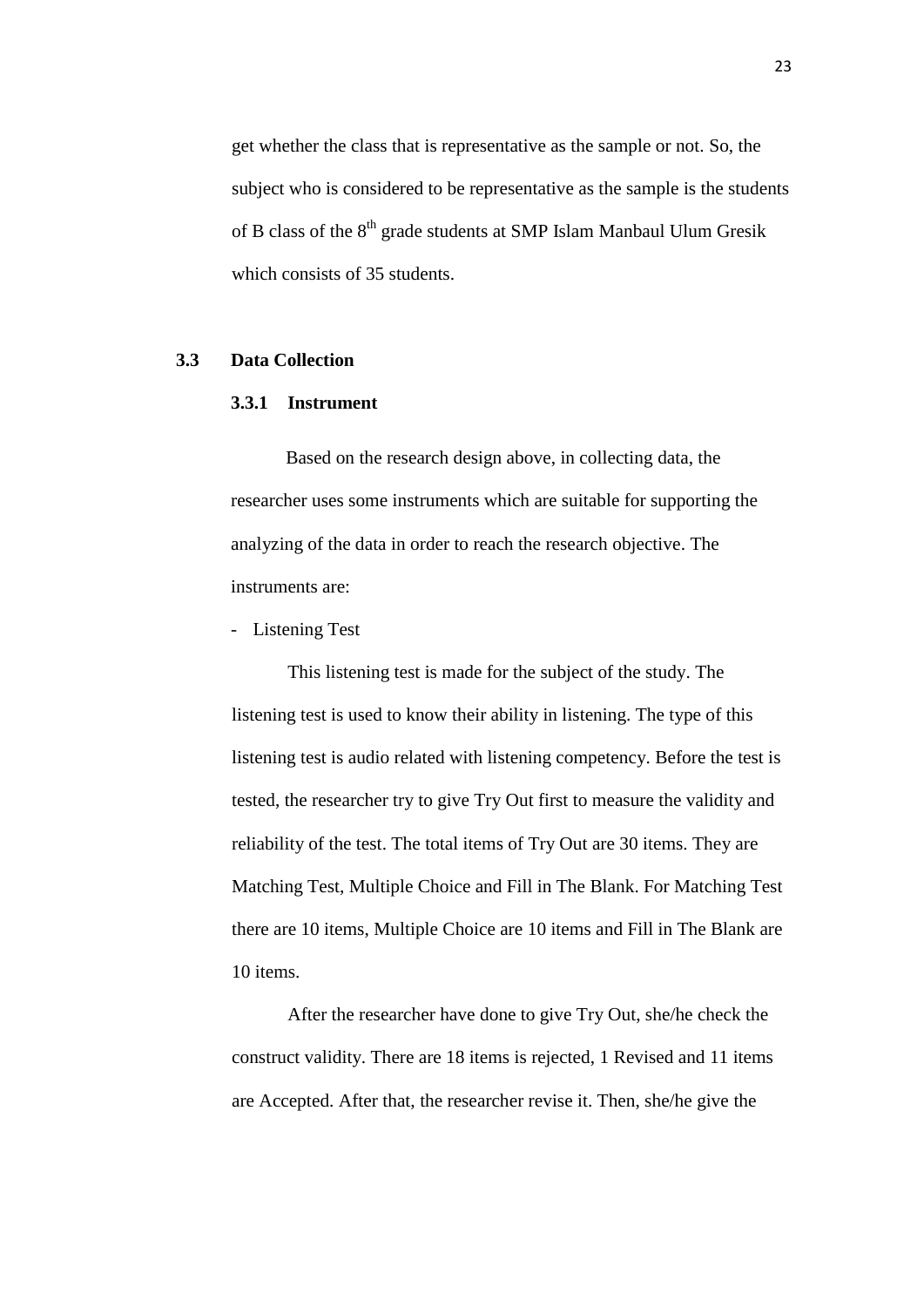Test for the other class. This test same with Try Out. The total items of Try Out are 30 items. They are Matching Test, Multiple Choice and Fill in The Blank. For Matching Test there are 10 items, Multiple Choice are 10 items and Fill in The Blank are 10 items. Finally, the researcher take score.

- Pronunciation Test

This pronunciation test is made for the subject of the study. The pronunciation test is used to know their ability in pronunciation. The type of this pronunciation test is oral test which focuses on how the way they can pronounce words. Before the test is tested, the researcher try to give Try Out first to measure the validity and reliability of the test. The total items of Try Out is 30 items that consist of how the way they can pronounce words.

After the researcher have done to give Try Out, she/he check most of the words can be mentions orally by the students when they having Try Out. Then, she/he give the test for the other class. This test are 15 items. Finally, the researcher take score.

#### **3.3.2 The Procedure of Collecting Data**

In order to reach the research objective of this research; to know the correlation between listening ability and pronunciation ability of  $8<sup>th</sup>$ grade students at SMP Islam Manbaul Ulum Gresik, the researcher try to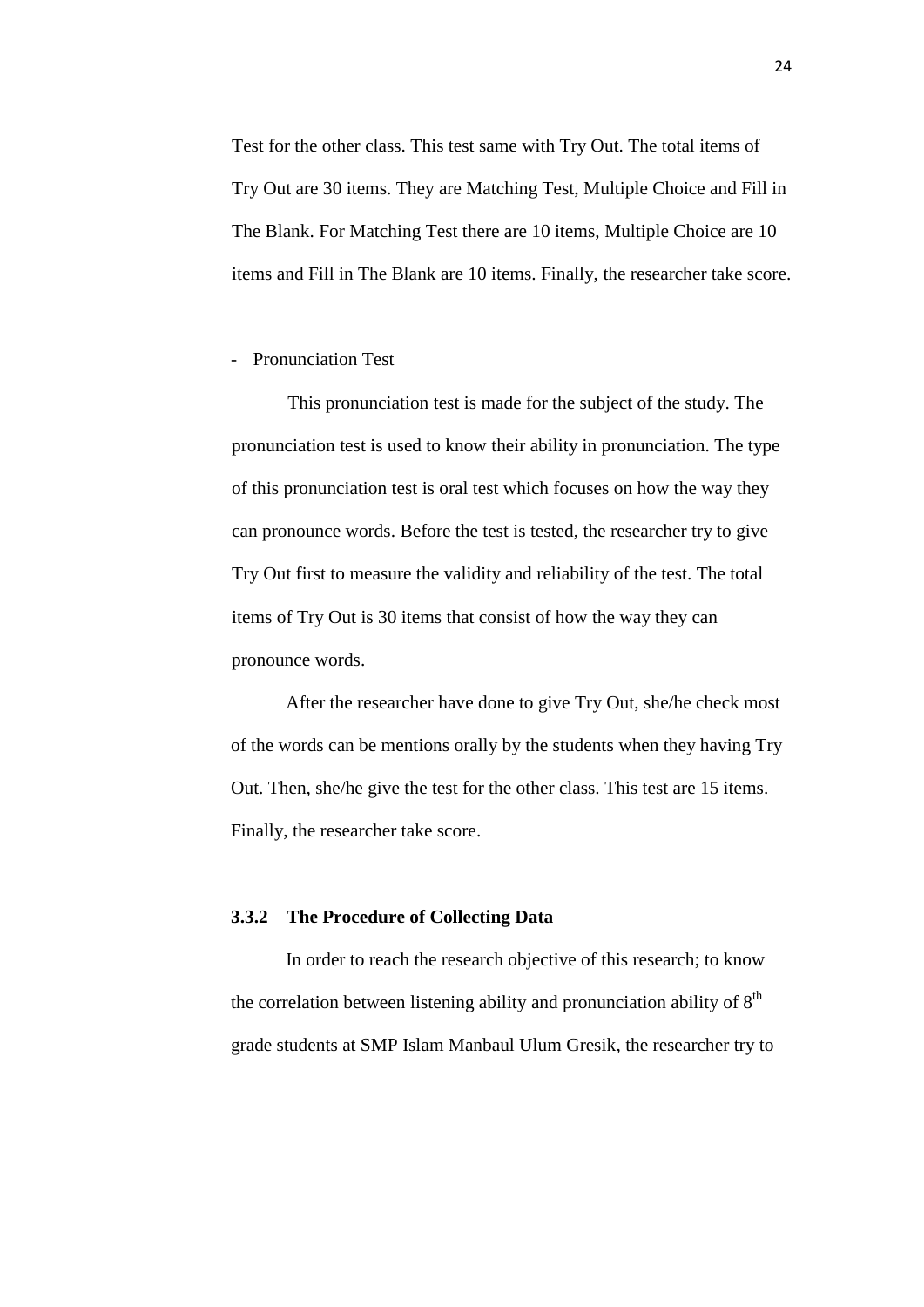do these procedures for collecting data to support the data analysis, they are:

- The researcher observes  $8<sup>th</sup>$  grade students at SMP Islam Manbaul Ulum Gresik.
- The researcher conducts Try Out for VIII E class to measure the validity of the test.
- The researcher gives listening test and pronunciation test for VIII B class at SMP Islam Manbaul Ulum Gresik. After that, the researcher collects it.
- The researcher input the scores and analyze the result of the scores by using statistical data, SPSS 15.0 program.
- Then, the researcher testes the hypothesis by seeing column of sig. 2 tiled.

# **3.3.3 Validity**

In general, correlational research examines the covariation of two or more variables. Validity is the extent to which a test measures what it is supposed to measure. The question of validity is raised in the context of the three points made above, the form of the test, the purpose of the test and the population for whom it is intended.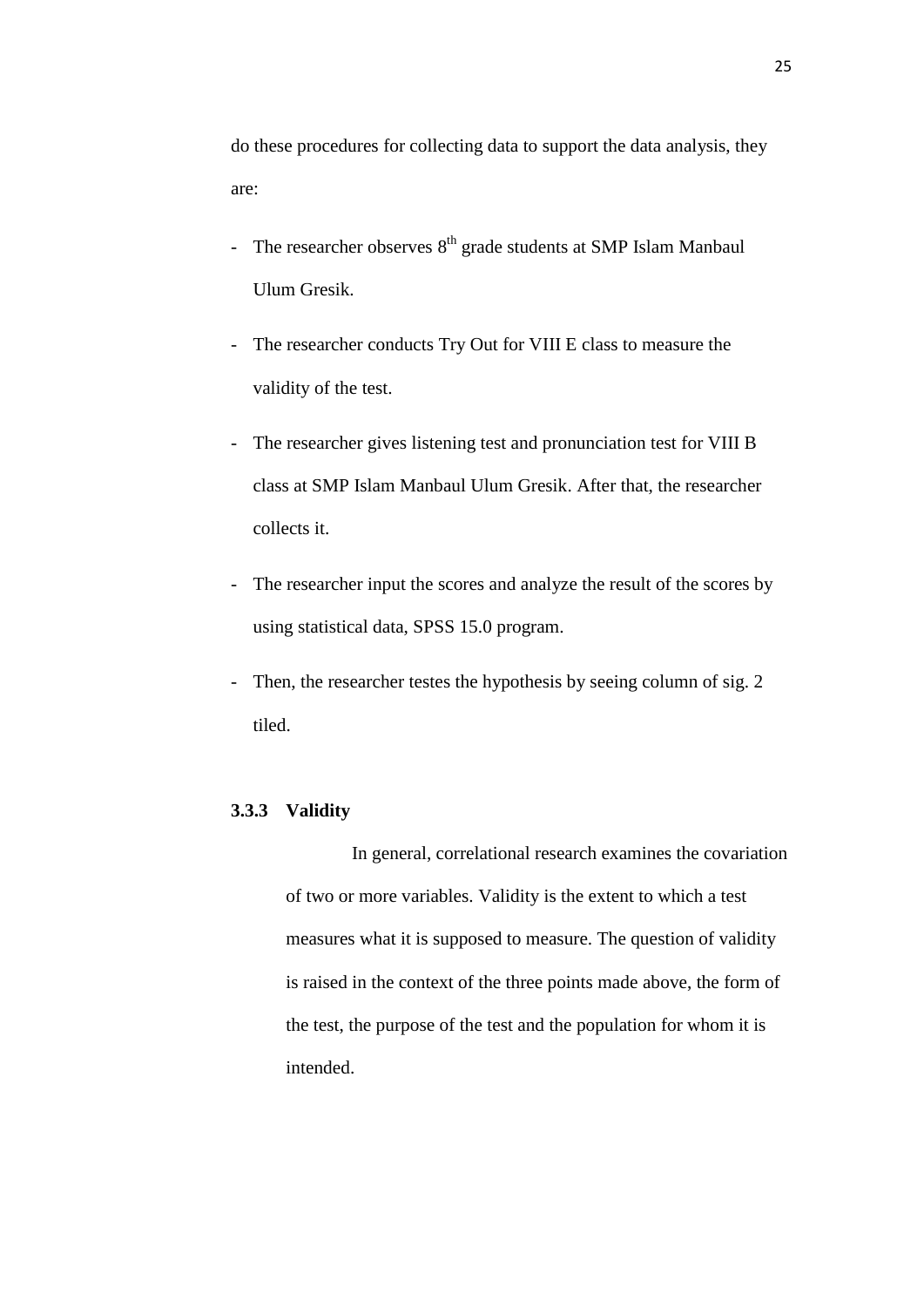There are three validity based on Djiwandono (2008:165), they are: Content Validity, Construct Validity and Criterion Validity. But, in this research, there are Content Validity and Construct Validity. *Content Validity* is matching the content of the test with the skill. Meanwhile, *Construct Validity* is designing indicators of the task and each item in the test based on the curriculum. In this study, the researcher uses consruct validity to measure the validity. The following is the table distribution for pronunciation skill.

According to Hewings (2004), Pronunciation Test is important. He said that, there are three main components of pronunciation. They are: Sounds, Stress and Spelling.

| <b>NUMBER</b> | <b>INDICATORS</b>                                    | <b>TOTAL</b><br>OF<br><b>ITEMS</b> | <b>NUMBER</b><br>OF<br><b>ITEMS</b> | <b>TRY OUT</b>                                                                                                                                                                                      | <b>REVISE</b>                                                                                                                                                                                                   |
|---------------|------------------------------------------------------|------------------------------------|-------------------------------------|-----------------------------------------------------------------------------------------------------------------------------------------------------------------------------------------------------|-----------------------------------------------------------------------------------------------------------------------------------------------------------------------------------------------------------------|
| 1.            | Siswa dapat<br>mengucapkan<br>Sound of<br>Comparison | 10                                 | $1a - 1j$                           | 1. Pronounce a<br>pairs of word<br>below whether<br>they are same or<br>different!<br>a. Bed $\ge$ Bath<br>b. Sweep $\ge$ Sleep<br>c. $Cook \geq Coke$<br>d. Bike $\ge$ Like<br>e. Ride $\geq$ Read | 1. Pronounce a pairs of<br>word below whether<br><i>they are same or</i><br>different!<br>a. Bed $\ge$ Bath<br>b. Sweep $\ge$ Sleep<br>c. Wash $\ge$ Watch<br>d. Wake $Up \times Get Up$<br>e. Take $\geq$ Cake |

 *Table 1.1 Distributions of Pronunciation Indicators*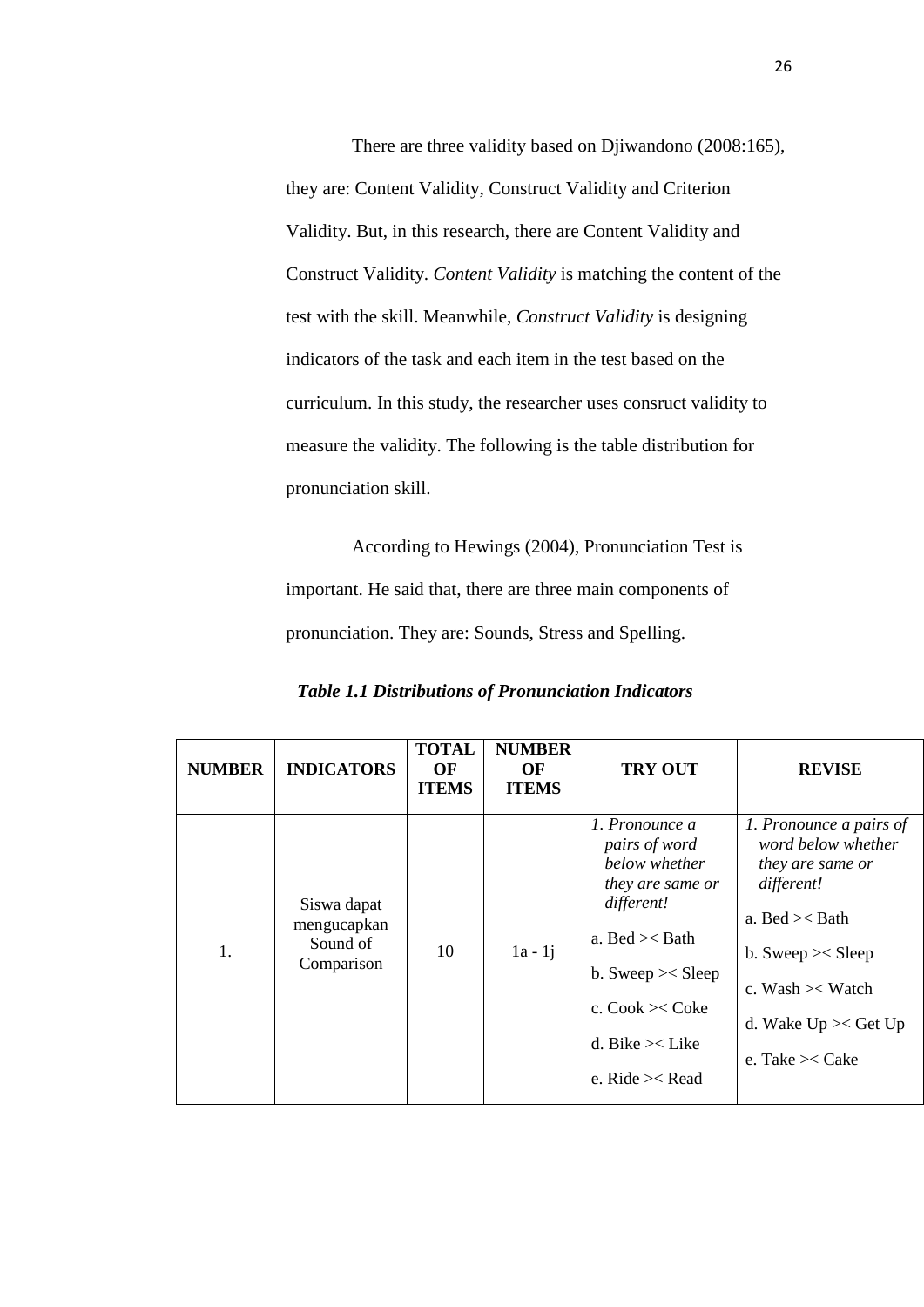|  |  | f. Wash $\mathbf{1}$ Watch    |  |
|--|--|-------------------------------|--|
|  |  | g. Comb $\ge$ Come            |  |
|  |  | h. Brush $\ge$ Trust          |  |
|  |  | i. Wake $Up \times Get$<br>Up |  |
|  |  | j. Take $\geq$ Cake           |  |

From the table of pronunciation indicator above, there are some items that could be pronounce correctly by the students and some of the items could not pronounce correctly by the students. The correct items that could be pronounce correctly by the students were: a. Bed >< Bath, b. Sweep >< Sleep, c. Wash >< Watch, d. Wake Up >< Get Up, e. Take >< Cake. Otherwise, The items were pronounce incorrectly by the students were: a. Bed >< Bath, b. Sweep >< Sleep, c. Cook >< Coke, d. Bike >< Like, e. Ride >< Read, f. Wash >< Watch, g. Comb >< Come, h. Brush >< Trust, i. Wake Up >< Get Up, j. Take >< Cake.

*Table 1.1 Distributions of Pronunciation Indicators*

| <b>INDICATOR</b>                         | <b>TOTAL</b><br><b>OF ITEMS</b> | <b>NUMBER</b><br><b>OF ITEMS</b> | <b>TRY OUT</b>                                                                                                                      | <b>REVISE</b>                                                                          |
|------------------------------------------|---------------------------------|----------------------------------|-------------------------------------------------------------------------------------------------------------------------------------|----------------------------------------------------------------------------------------|
| Siswa dapat<br>mengucapkan<br>Same Sound | 3                               | $2a-2c$                          | 2. Pronounce a word<br>and then choose the<br>same sound below!<br>a. Bed, Bath, Bad<br>b. Comb, Come, Cone<br>c. Cook, Coke, Cooed | 2. Pronounce a word<br>and then choose the<br>same sound below!<br>a. Comb, Come, Cone |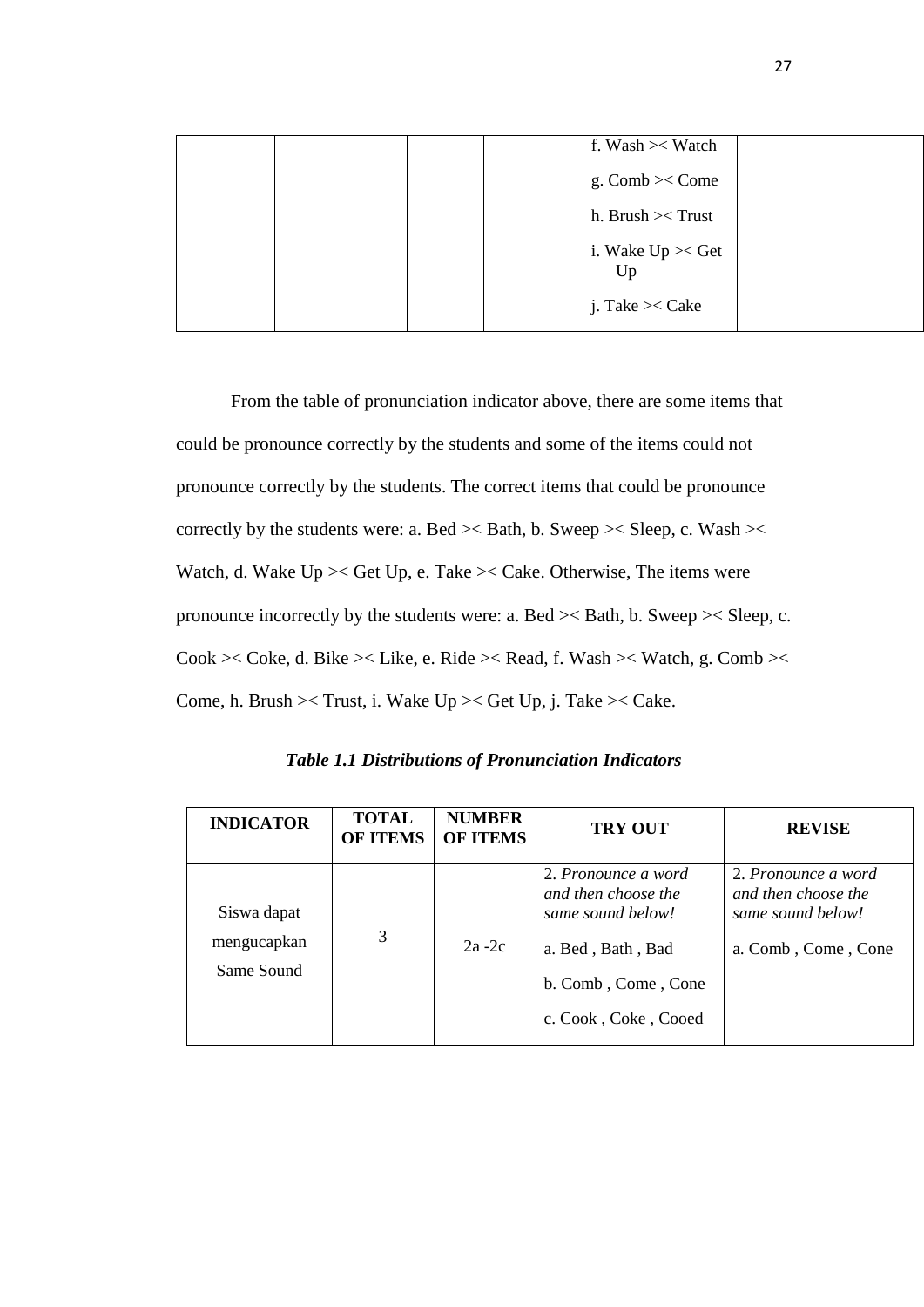From the table of pronunciation indicator above, there are some items that could be pronounce correctly by the students and some of the items could not pronounce correctly by the students. The correct items that could be pronounce correctly by the students were: a. Comb, Come, Cone. Otherwise, The items were pronounce incorrectly by the students were: a. Bed, Bath, Bad, b. Comb, Come, Cone, c. Cook, Coke, Cooed.

| <b>INDICATOR</b> | <b>TOTAL</b><br><b>OF ITEMS</b> | <b>NUMBER</b><br><b>OF ITEMS</b> | <b>TRY OUT</b>                   | <b>REVISE</b>                    |
|------------------|---------------------------------|----------------------------------|----------------------------------|----------------------------------|
| Siswa dapat      |                                 |                                  | 3. Pronounce the words<br>below! | 3. Pronounce the words<br>below! |
| mengucapkan      | 3                               | $3a - 3c$                        | a. Cook                          | a. Drink                         |
| Single Syllables |                                 |                                  | b. Drink                         |                                  |
|                  |                                 |                                  | c. Sleep                         |                                  |

*Table 1.1 Distributions of Pronunciation Indicators*

From the table of pronunciation indicator above, there are some items that could be pronounce correctly by the students and some of the items could not pronounce correctly by the students. The correct items that could be pronounce correctly by the students was: a. Drink. Otherwise, the items were pronounce incorrectly by the students were: a. Cook, b. Drink, c. Sleep.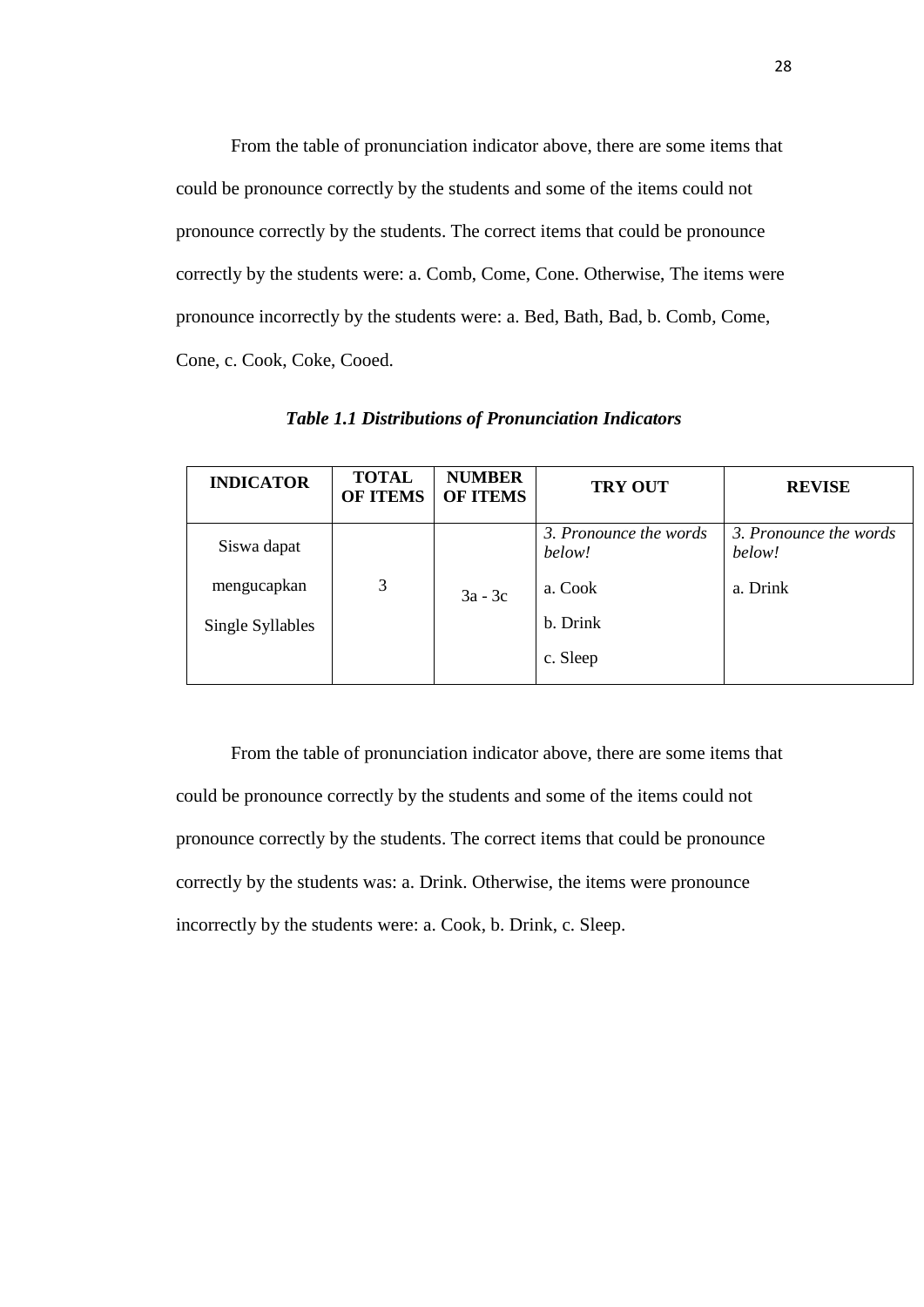| <b>INDICATOR</b>                            | <b>TOTAL</b><br><b>OF ITEMS</b> | <b>NUMBER</b><br><b>OF ITEMS</b> | <b>TRY OUT</b>                                                                                                                                                                | <b>REVISE</b>                                                                           |
|---------------------------------------------|---------------------------------|----------------------------------|-------------------------------------------------------------------------------------------------------------------------------------------------------------------------------|-----------------------------------------------------------------------------------------|
| Siswa dapat<br>mengucapkan<br>Two Syllables | 10                              | $4a - 4j$                        | 4. Pronounce the words<br>below!<br>a. Wake Up<br>b. Get Up<br>c. Brush Teeth<br>d. Wash Face<br>e. Comb Hair<br>f. Dry Hair<br>g. Get Dressed<br>h. Have Lunch<br>i. Go Home | 4. Pronounce the words<br>below!<br>a. Wake Up<br>b. Get Up<br>c Go Home<br>d. Watch TV |
|                                             |                                 |                                  | j. Watch TV                                                                                                                                                                   |                                                                                         |

# *Table 1.1 Distributions of Pronunciation Indicators*

From the table of pronunciation indicator above, there are some items that could be pronounce correctly by the students and some of the items could not pronounce correctly by the students. The correct items that could be pronounce correctly by the students were: a. Wake Up, b. Get Up, c Go Home, d. Watch TV. Otherwise, the items were pronounce incorrectly by the students were: a. Wake Up, b. Get Up, c. Brush Teeth, d. Wash Face, e. Comb Hair, f. Dry Hair, g. Get Dressed, h. Have Lunch, i. Go Home, j. Watch TV.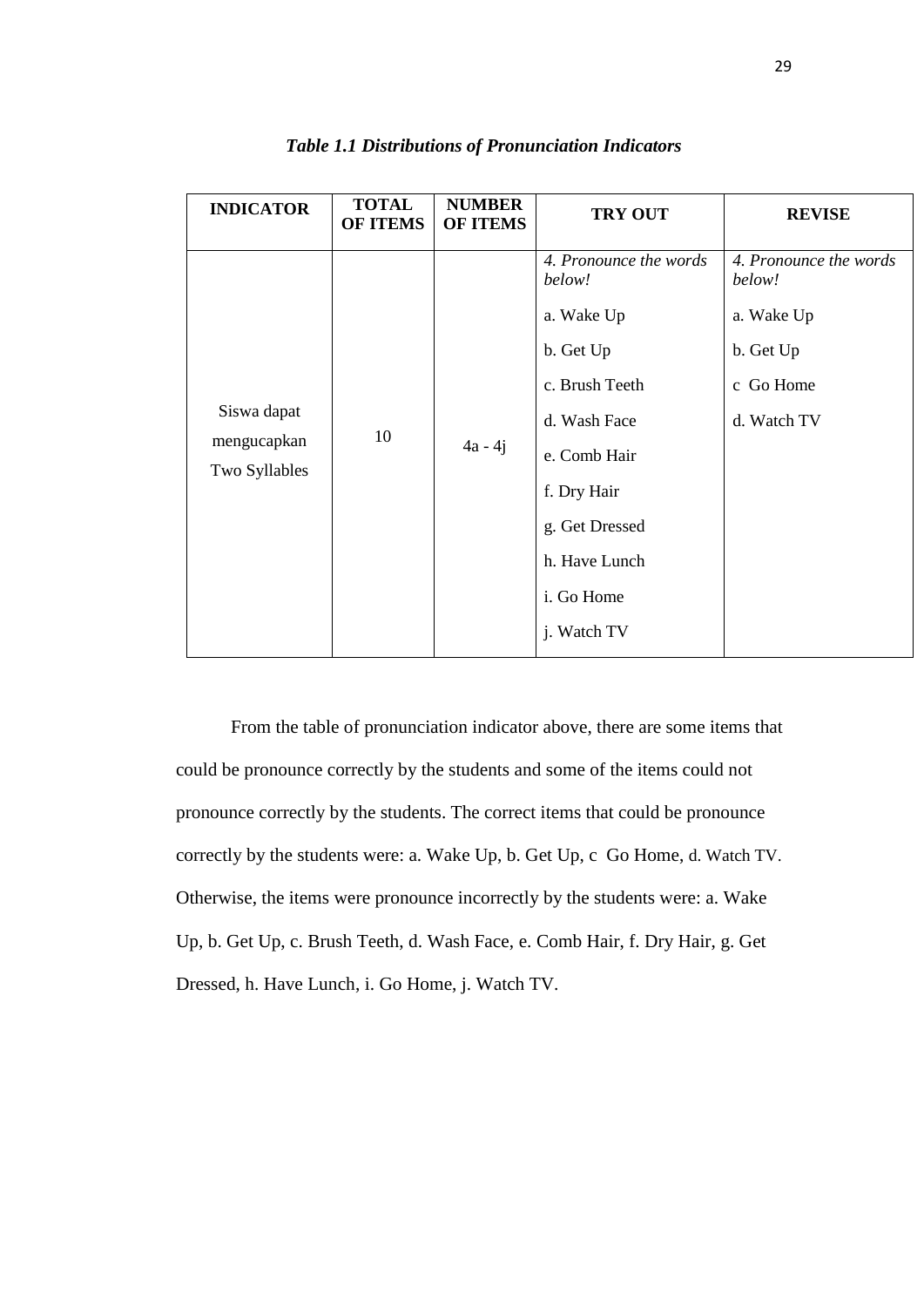| <b>INDICATOR</b>                              | <b>TOTAL</b><br><b>OF ITEMS</b> | <b>NUMBER</b><br><b>OF ITEMS</b> | <b>TRY OUT</b>                                                                                                              | <b>REVISE</b>                                                      |
|-----------------------------------------------|---------------------------------|----------------------------------|-----------------------------------------------------------------------------------------------------------------------------|--------------------------------------------------------------------|
| Siswa dapat<br>mengucapkan<br>Three Syllables | 5                               | 5a - 5e                          | 5. Pronounce the words<br>below!<br>a. Take a Bath<br>b. Have Breakfast<br>c. Have Dinner<br>d. Go to Bed<br>e. Ride a Bike | 5. Pronounce the words<br>below!<br>a. Have Dinner<br>b. Go to Bed |

# *Table 1.1 Distributions of Pronunciation Indicators*

From the table of pronunciation indicator above, there are some items that could be pronounce correctly by the students and some of the items could not pronounce correctly by the students. The correct items that could be pronounce correctly by the students were: a. Have Dinner, b. Go to Bed. Otherwise, the items were pronounce incorrectly by the students were: a. Take a Bath, b. Have Breakfast, c. Have Dinner, d. Go to Bed, e. Ride a Bike.

*Table 1.1 Distributions of Pronunciation Indicators*

| <b>NUMBER</b> | <b>INDICATOR</b>                                       | <b>TOTAL</b><br>OF<br><b>ITEMS</b> | <b>NUMBER</b><br>OF<br><b>ITEMS</b> | <b>TRY OUT</b>                                                             | <b>REVISE</b>                                                              |
|---------------|--------------------------------------------------------|------------------------------------|-------------------------------------|----------------------------------------------------------------------------|----------------------------------------------------------------------------|
| 2             | Siswa dapat<br>mengucapkan<br>pengucapan<br>yang benar |                                    | 6a - 6e                             | 6. Say those words<br>with correct<br>pronounciation<br>based on spelling! | 6. Say those words<br>with correct<br>pronounciation<br>based on spelling! |
|               | menurut                                                |                                    |                                     | a. /es//doublyu// $i$ / $i$ // $i$ /                                       | a. /es//doublyu// $i$ /                                                    |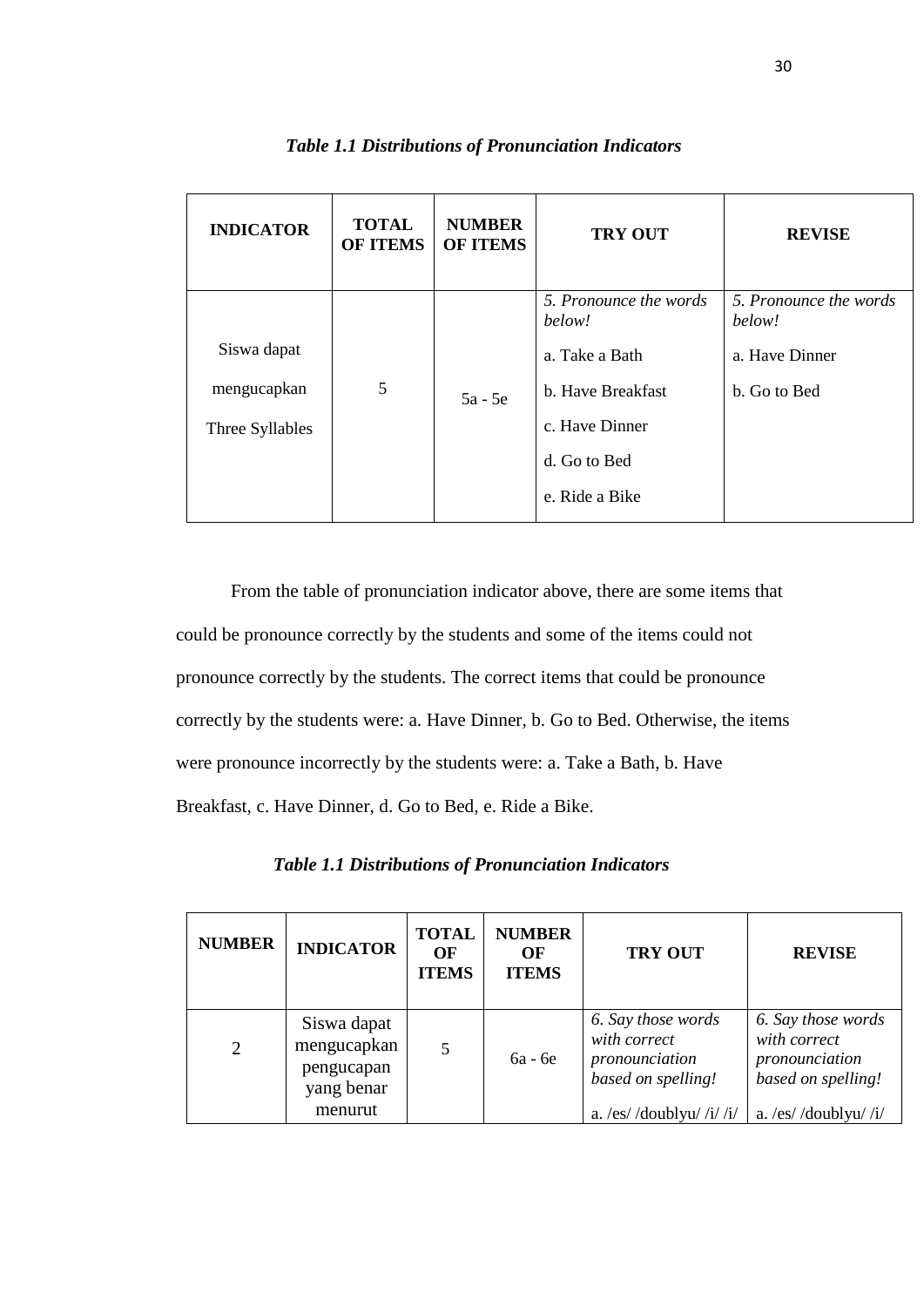| <b>Spelling</b> |  | $\pi$ i/ $\left \cos\right $ | / $i$ / $pi$ / $es$ / |
|-----------------|--|------------------------------|-----------------------|
|                 |  | b. /es//ai//en//ji/          | b. /es//ai//en//ji/   |
|                 |  | c. /i/ /ei/ /ti/             |                       |
|                 |  | d. /a://ai//di//i/           |                       |
|                 |  | e. /pi/ /el/ /ei/ /way/      |                       |
|                 |  | /es                          |                       |

From the table of pronunciation indicator above, there are some items that could be pronounce correctly by the students and some of the items could not pronounce correctly by the students. The correct items that could be pronounce correctly by the students were: a. /es/ /doublyu/ /i/ /i/ /pi/ /es/, b. /es/ /ai/ /en/ /ji/. Otherwise, the items were pronounce incorrectly by the students were: a. /es/ /doublyu/ /i/ /i/ /pi/ /es/, b. /es/ /ai/ /en/ /ji/, c. /i/ /ei/ /ti/, d. /a:/ /ai/ /di/ /i/, e. /pi/ /el/ /ei/ /way/ /es.

| <b>KOMPETENSI</b><br><b>INTI</b>                                                                                                                                                                       | <b>KOMPETENSI</b><br><b>DASAR</b>                                                                                                                                                                                                         | <b>INDICATORS</b>                                                            | <b>TOTAL</b><br>OF<br><b>ITEMS</b> | <b>NUMBER</b><br>OF<br><b>ITEMS</b> | <b>TRY OUT</b>                                                | <b>REVISE</b>                                                                          |
|--------------------------------------------------------------------------------------------------------------------------------------------------------------------------------------------------------|-------------------------------------------------------------------------------------------------------------------------------------------------------------------------------------------------------------------------------------------|------------------------------------------------------------------------------|------------------------------------|-------------------------------------|---------------------------------------------------------------|----------------------------------------------------------------------------------------|
| 3. Memahami<br>dan menerapkan<br>pengetahuan<br>(faktual,<br>konseptual, dan<br>prosedural)<br>berdasarkan rasa<br>ingin tahunya<br>tentang ilmu<br>pengetahuan,<br>teknologi, seni,<br>budaya terkait | 3.6 Menerapkan<br>struktur teks dan<br>unsur kebahasaan<br>untuk<br>melaksanakan<br>fungsi sosial<br>menyatakan dan<br>menanyakan<br>tindakan/kejadian<br>yang dilakukan/<br>terjadi secara<br>rutin atau<br>merupakan<br>kebenaran umum, | Mencocokkan<br>gambar sesuai<br>dengan audio<br>yang telah<br>diperdengarkan | 10                                 | $1-10$                              | Choose the<br>Correct Picture<br>based on<br>Recording!<br>3. | Choose the<br>Correct Picture<br>based on<br>Recording!<br>1.<br>2.<br>$\mathfrak{Z}.$ |

|  | <b>Table 1.2 Distribution of Listening Indicators</b> |  |  |
|--|-------------------------------------------------------|--|--|
|  |                                                       |  |  |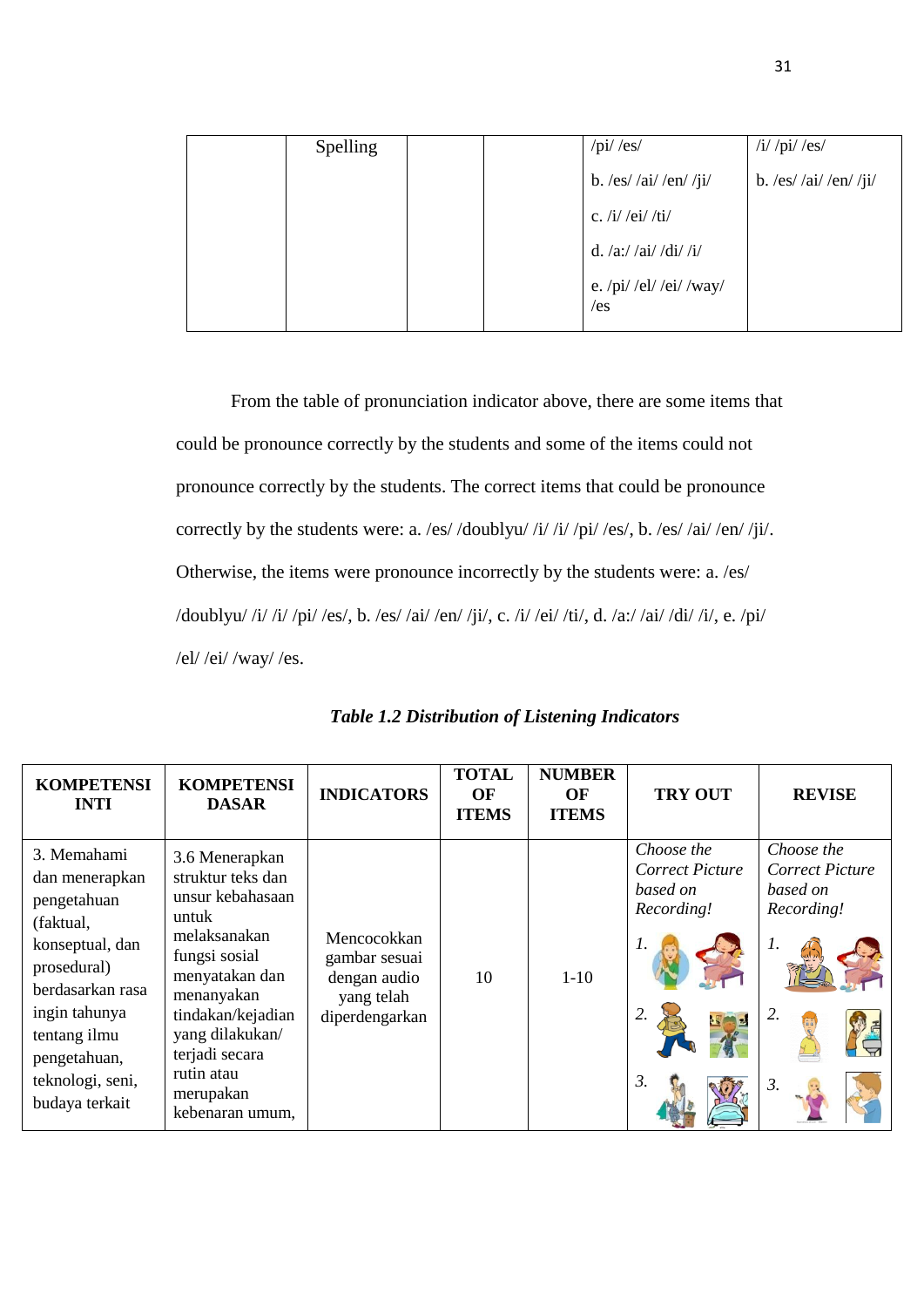

From the table of listening indicator above, there are some items that accepted, rejected and revised. The accepted items were: item number 5 and number 8, because the result of IDL and IDP is require with the level IDL and IDP. The rejected items were: item number 2, 3, 4, 6,7, 9 and 10, because the result of IDP and IDL is not require with the level IDL and IDP. The revised items was is only number 1, because the result one of IDL and IDP is not require with the level IDL and IDP**.**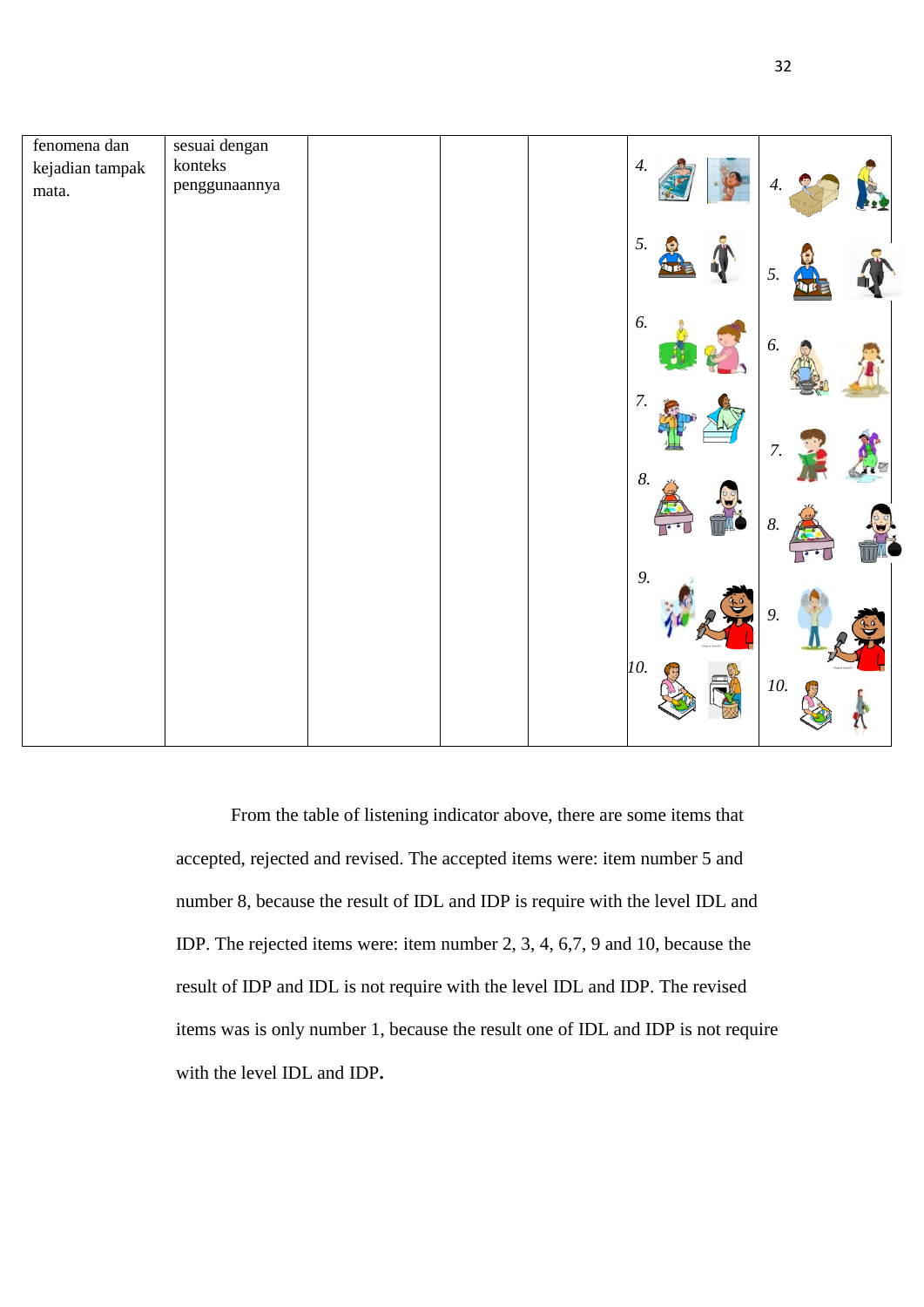| <b>KOMPETENSI</b><br><b>INTI</b>                                                                                                                                                                                                                   | <b>KOMPETENSI</b><br><b>DASAR</b>                                                                                                                                                                                                                                                      | <b>INDICATORS</b>                                                      | <b>TOTAL</b><br>OF<br><b>ITEMS</b> | <b>NUMBER</b><br>OF<br><b>ITEMS</b> | <b>TRY OUT</b>                                                                                                                                                                                                                                                                                                                                                                                                                                                                                             | <b>REVISE</b>                                                                                                                                                                                                                                                                                                                                                                                                                                   |
|----------------------------------------------------------------------------------------------------------------------------------------------------------------------------------------------------------------------------------------------------|----------------------------------------------------------------------------------------------------------------------------------------------------------------------------------------------------------------------------------------------------------------------------------------|------------------------------------------------------------------------|------------------------------------|-------------------------------------|------------------------------------------------------------------------------------------------------------------------------------------------------------------------------------------------------------------------------------------------------------------------------------------------------------------------------------------------------------------------------------------------------------------------------------------------------------------------------------------------------------|-------------------------------------------------------------------------------------------------------------------------------------------------------------------------------------------------------------------------------------------------------------------------------------------------------------------------------------------------------------------------------------------------------------------------------------------------|
| 3. Memahami dan<br>menerapkan<br>pengetahuan<br>(faktual,<br>konseptual, dan<br>prosedural)<br>berdasarkan rasa<br>ingin tahunya<br>tentang ilmu<br>pengetahuan,<br>teknologi, seni,<br>budaya terkait<br>fenomena dan<br>kejadian tampak<br>mata. | 3.6 Menerapkan<br>struktur teks dan<br>unsur kebahasaan<br>untuk<br>melaksanakan<br>fungsi sosial<br>menyatakan dan<br>menanyakan<br>tindakan/kejadian<br>yang dilakukan/<br>terjadi secara<br>rutin atau<br>merupakan<br>kebenaran umum,<br>sesuai dengan<br>konteks<br>penggunaannya | Mengidentifikas<br>i jawaban dari<br>teks yang telah<br>diperdengarkan | 10                                 | $11-20$                             | Listen to Lia's<br>Daily Activities,<br>then Choose the<br><b>Best Answer</b><br>based on<br>Recording!<br>11. What is Lia?<br>a. She is a<br>Teacher<br>b. She is a<br>Student<br>12. What is Her<br>Favorite Food?<br>a. She likes fried<br>rice<br>b. She likes<br>fried egg<br>13. With whom<br>she goes to<br>school?<br>a. She goes to<br>school with<br>her friends<br>b. She goes to<br>school with<br>her father<br>14. When does<br>she help her<br>mother?<br>a. In the<br>morning<br>b. In the | Listen to Lia's<br>Daily Activities,<br>then Choose the<br><b>Best Answer</b><br>based on<br>Recording!<br>11. What is Lia?<br>a. She is a<br>Teacher<br>b. She is a<br>Student<br>12. What time she<br>wakes up?<br>a. At five o'clock<br>b. At seven<br>o'clock<br>13. Where does<br>she breakfast?<br>a. In the<br>diningroom<br>b. In the afternoon<br>14. When does<br>she help her<br>mother?<br>a. In the morning<br>b. In the afternoon |

# *Table 1.2 Distribution of Listening Indicators*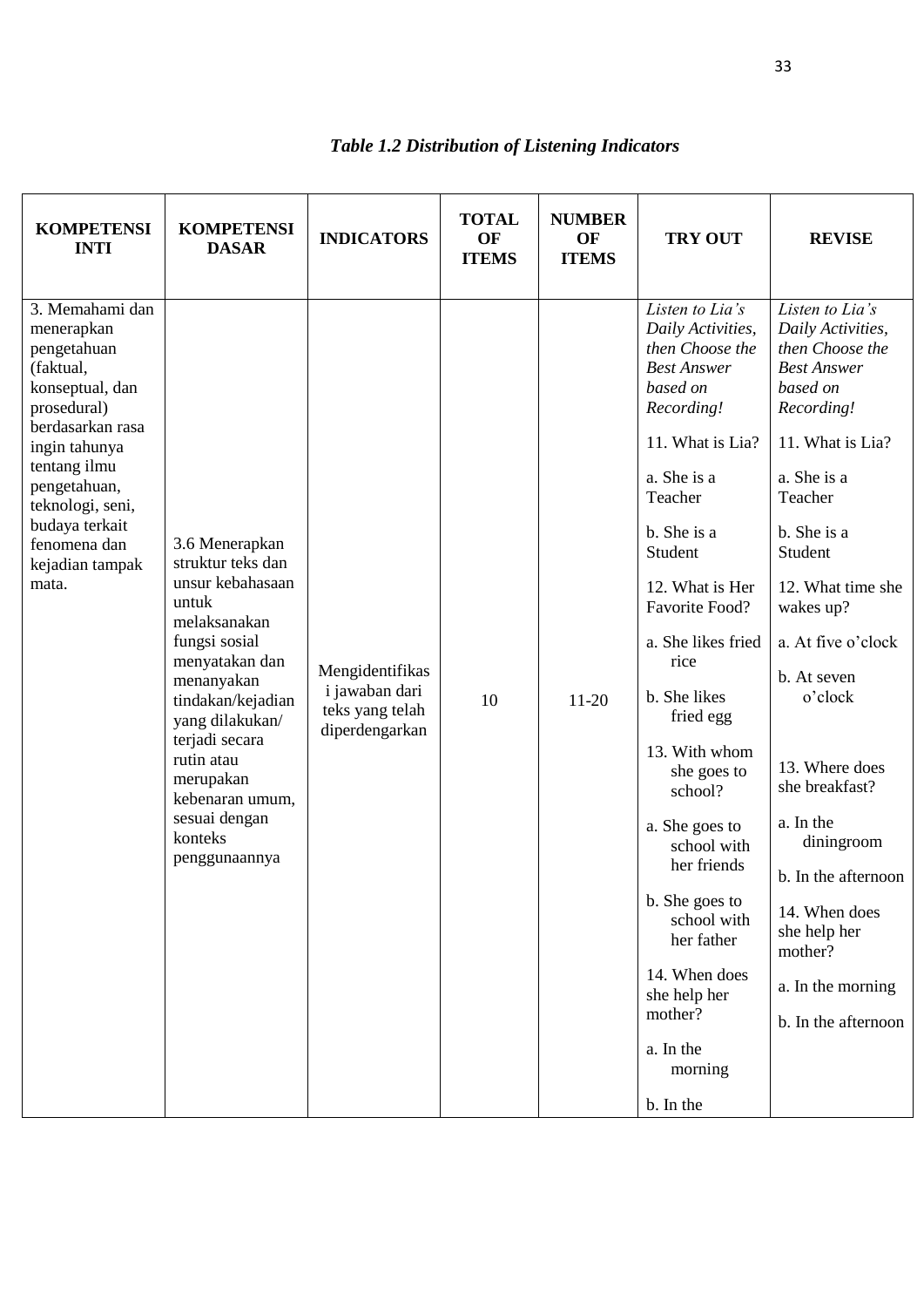|  |  | afternoon                                                         |                                                                   |
|--|--|-------------------------------------------------------------------|-------------------------------------------------------------------|
|  |  | 15. What does<br>she do to<br>help her<br>mother?                 | 15. What is her<br>favorite drink?<br>a. Juice                    |
|  |  | a. She cooks for<br>breakfast                                     | b. Milk                                                           |
|  |  | b. She prepares<br>for breakfast                                  |                                                                   |
|  |  | 16. What does<br>she do in the<br>afternoon?                      | 16. What does she<br>do in the<br>afternoon?                      |
|  |  | a. She watches<br>TV and does<br>homework                         | a. She watches<br>TV and does<br>homework                         |
|  |  | b. She reads a<br>book and<br>does<br>homework                    | b. She reads a<br>book and does<br>homework                       |
|  |  | 17. How long<br>does she usually<br>take a nap?                   | 17. How long<br>does she usually<br>take a nap?                   |
|  |  | a. She takes a<br>nap for three<br>hours                          | a. She takes a nap<br>for three hours                             |
|  |  | b. She takes a<br>nap for two<br>hours                            | b. She takes a nap<br>for two hours                               |
|  |  | 18. Where does<br>Lia ususally<br>have lunch?                     | 18. Where does<br>Lia ususally have<br>lunch?                     |
|  |  | a. At home                                                        | a. At home                                                        |
|  |  | b. At the school<br>canteen                                       | b. At the school<br>canteen                                       |
|  |  | 19. Why does<br>Lia watch TV in<br>the afternoon?<br>a. She likes | 19. What does she<br>do in the evening?<br>a. She reads a<br>book |
|  |  |                                                                   |                                                                   |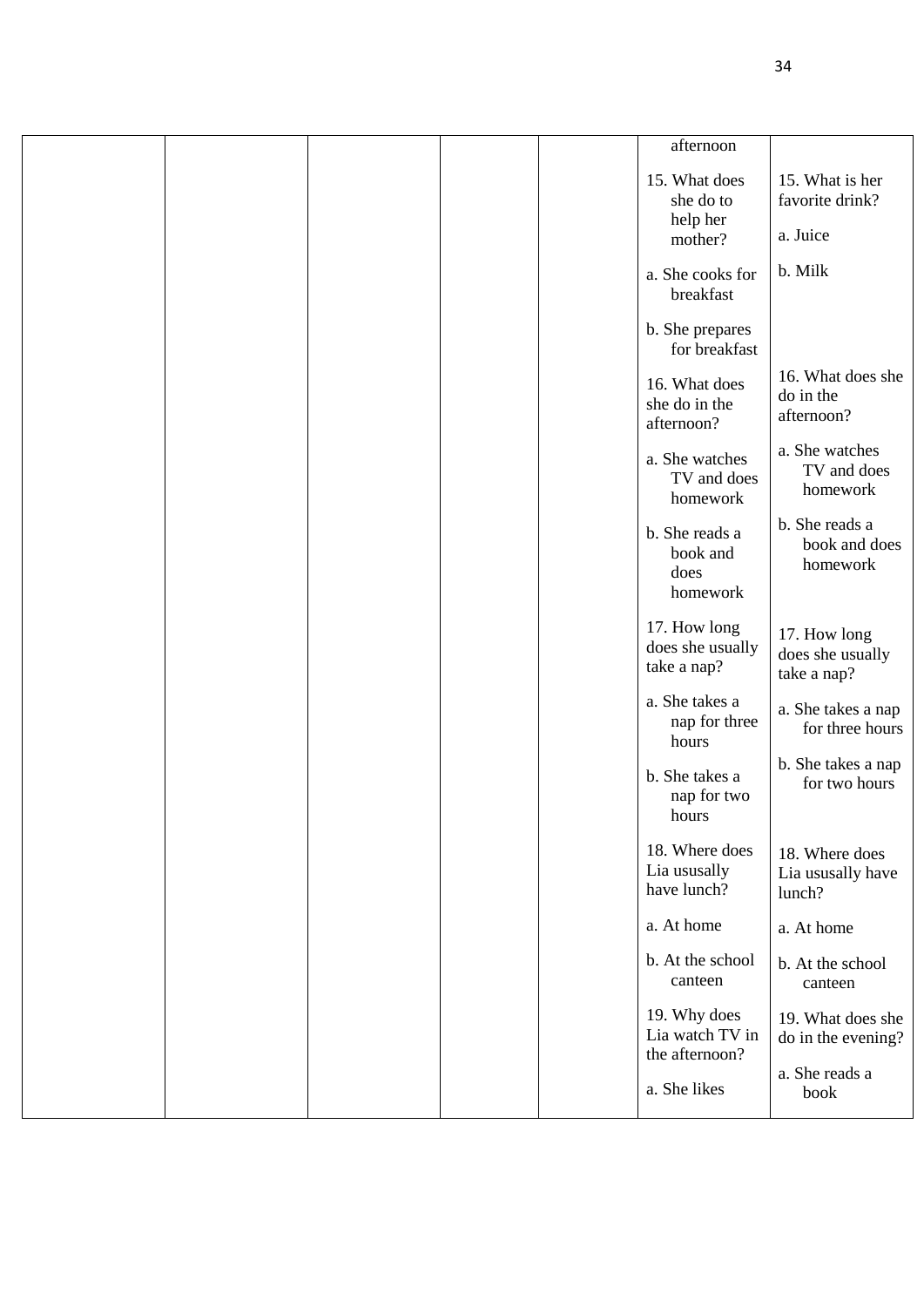|  |  | watch TV                                           | b. She plays doll                 |
|--|--|----------------------------------------------------|-----------------------------------|
|  |  | b. She waits for<br>praying                        |                                   |
|  |  | 20. When does<br>she go to sleep?<br>a. At ten p.m | 20. When does<br>she do at 9 p.m? |
|  |  |                                                    | a. Goes to bed                    |
|  |  | b. At nine p.m                                     | b. Watch TV                       |

From the table of listening indicator above, there are some items that accepted, rejected and revised. The accepted items were: item number 11, 14, 16, 17 and 18, because the result of IDL and IDP is require with the level IDL and IDP. The rejected items were: item number 12, 13, 15, 19 and 20, because the result of IDP and IDL is not require with the level IDL and IDP. There is no revised items.

| <b>KOMPETENSI</b><br><b>INTI</b>                                                                                                                                                                                                          | <b>KOMPETENSI</b><br><b>DASAR</b>                                                                                                                                                                                                                          | <b>INDICATORS</b>                                                           | <b>TOTAL</b><br>OF<br><b>ITEMS</b> | <b>NUMBER</b><br><b>OF</b><br><b>ITEMS</b> | <b>TRY OUT</b>                                                                                                                                                                                                   | <b>REVISE</b>                                                                                                                                                                                                       |
|-------------------------------------------------------------------------------------------------------------------------------------------------------------------------------------------------------------------------------------------|------------------------------------------------------------------------------------------------------------------------------------------------------------------------------------------------------------------------------------------------------------|-----------------------------------------------------------------------------|------------------------------------|--------------------------------------------|------------------------------------------------------------------------------------------------------------------------------------------------------------------------------------------------------------------|---------------------------------------------------------------------------------------------------------------------------------------------------------------------------------------------------------------------|
| 3. Memahami dan<br>menerapkan<br>pengetahuan<br>(faktual,<br>konseptual, dan<br>prosedural)<br>berdasarkan rasa<br>ingin tahunya<br>tentang ilmu<br>pengetahuan,<br>teknologi, seni,<br>budaya terkait<br>fenomena dan<br>kejadian tampak | 3.6 Menerapkan<br>struktur teks dan<br>unsur kebahasaan<br>untuk<br>melaksanakan<br>fungsi sosial<br>menyatakan dan<br>menanyakan<br>tindakan/kejadian<br>yang dilakukan/<br>terjadi secara<br>rutin atau<br>merupakan<br>kebenaran umum,<br>sesuai dengan | Memilih<br>jawaban yang<br>sesuai dari teks<br>yang telah<br>diperdengarkan | 10                                 | $21-30$                                    | Listen about<br>Martin's<br>Activities and<br>Complete the<br>Text!<br><b>Martin's Daily</b><br><b>Activities</b><br>I am Martin, a<br>student from<br>Canada. I'm so<br>busy that I have<br>a lot of activities | Listen about<br>Martin's<br>Activities and<br>Complete the<br>Text!<br><b>Martin's Daily</b><br><b>Activities</b><br>I am Martin, a<br>student from<br>Canada. I'm so<br>busy that I have a<br>lot of activities in |

# *Table 1.2 Distribution of Listening Indicators*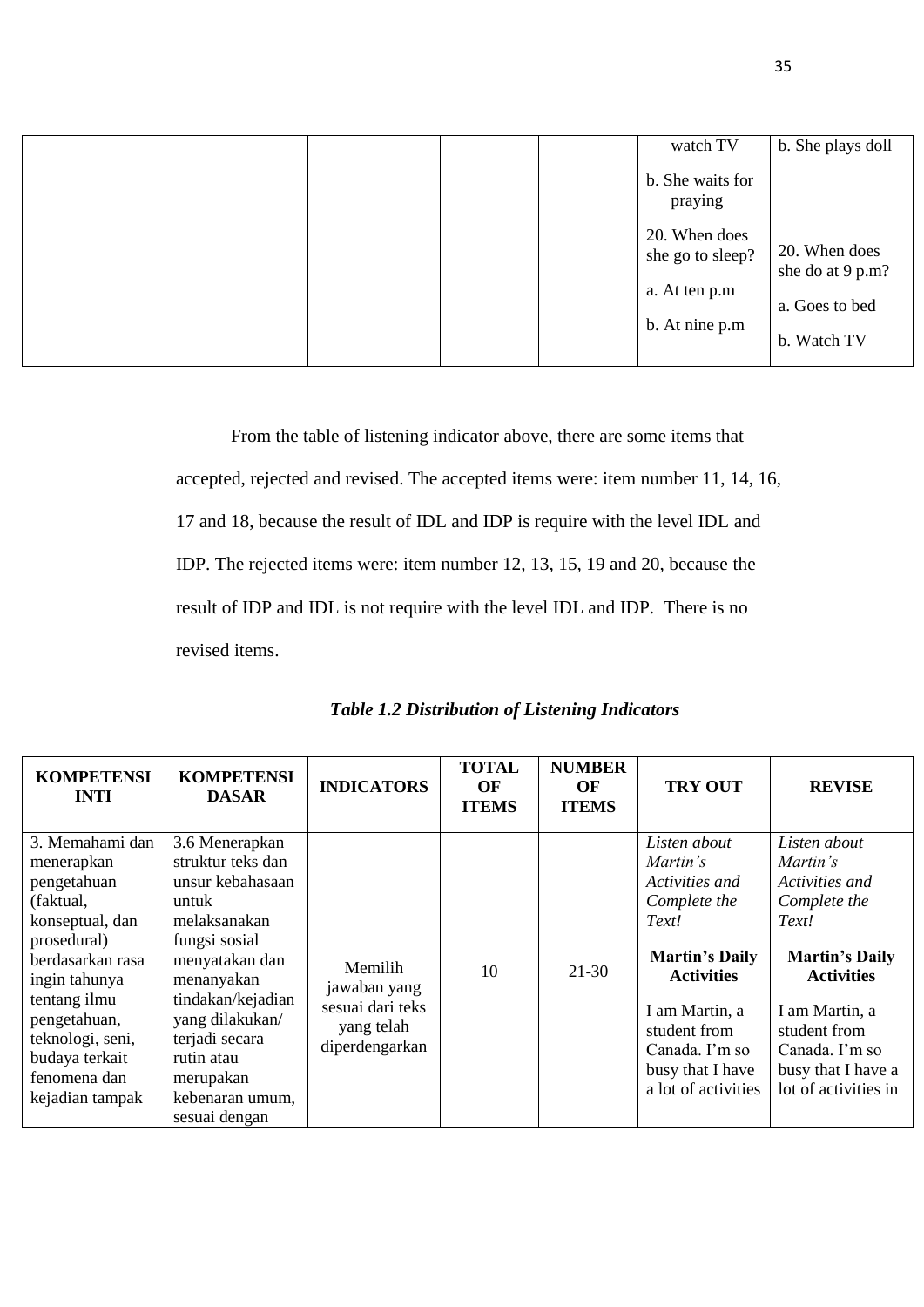| mata. | konteks       |  | in a day.              | a day.                                                                                                                                                                                                                                                                                                                                                                                                               |
|-------|---------------|--|------------------------|----------------------------------------------------------------------------------------------------------------------------------------------------------------------------------------------------------------------------------------------------------------------------------------------------------------------------------------------------------------------------------------------------------------------|
|       | penggunaannya |  |                        |                                                                                                                                                                                                                                                                                                                                                                                                                      |
|       |               |  | Every Monday,          | Every $(21)$                                                                                                                                                                                                                                                                                                                                                                                                         |
|       |               |  | I get up at $(21)$     | $\_$ , I get up                                                                                                                                                                                                                                                                                                                                                                                                      |
|       |               |  | o'clock.               | at five o'clock.                                                                                                                                                                                                                                                                                                                                                                                                     |
|       |               |  | Then, I go to the      | Then, I go to the                                                                                                                                                                                                                                                                                                                                                                                                    |
|       |               |  | bathroom and           | bathroom and                                                                                                                                                                                                                                                                                                                                                                                                         |
|       |               |  | have a $(22)$          | have a $(22)$                                                                                                                                                                                                                                                                                                                                                                                                        |
|       |               |  | . After that           | After that                                                                                                                                                                                                                                                                                                                                                                                                           |
|       |               |  | I go downstairs        | I go downstairs to                                                                                                                                                                                                                                                                                                                                                                                                   |
|       |               |  | to the $(23)$          | the dining room                                                                                                                                                                                                                                                                                                                                                                                                      |
|       |               |  | and                    | and have $(23)$                                                                                                                                                                                                                                                                                                                                                                                                      |
|       |               |  | have breakfast         | $\frac{1}{\sqrt{1-\frac{1}{2}}\sqrt{1-\frac{1}{2}}\sqrt{1-\frac{1}{2}}\sqrt{1-\frac{1}{2}}\sqrt{1-\frac{1}{2}}\sqrt{1-\frac{1}{2}}\sqrt{1-\frac{1}{2}}\sqrt{1-\frac{1}{2}}\sqrt{1-\frac{1}{2}}\sqrt{1-\frac{1}{2}}\sqrt{1-\frac{1}{2}}\sqrt{1-\frac{1}{2}}\sqrt{1-\frac{1}{2}}\sqrt{1-\frac{1}{2}}\sqrt{1-\frac{1}{2}}\sqrt{1-\frac{1}{2}}\sqrt{1-\frac{1}{2}}\sqrt{1-\frac{1}{2}}\sqrt{1-\frac{1}{2}}\sqrt{1-\frac$ |
|       |               |  | with my family.        | family.                                                                                                                                                                                                                                                                                                                                                                                                              |
|       |               |  | I usually have         |                                                                                                                                                                                                                                                                                                                                                                                                                      |
|       |               |  | $(24)$ ______. I       | I usually have                                                                                                                                                                                                                                                                                                                                                                                                       |
|       |               |  |                        | $(24)$ _______. I                                                                                                                                                                                                                                                                                                                                                                                                    |
|       |               |  | home at eitght         | leave home at                                                                                                                                                                                                                                                                                                                                                                                                        |
|       |               |  | o'clock and I go       | $(25)$ $-$                                                                                                                                                                                                                                                                                                                                                                                                           |
|       |               |  | to school by           | o'clock and I go                                                                                                                                                                                                                                                                                                                                                                                                     |
|       |               |  | bus. $I(26)$           | to school by bus. I                                                                                                                                                                                                                                                                                                                                                                                                  |
|       |               |  | ______ at school       | arrive at $(26)$                                                                                                                                                                                                                                                                                                                                                                                                     |
|       |               |  | at eight fifty-        | ________ at eight                                                                                                                                                                                                                                                                                                                                                                                                    |
|       |               |  | five. $I(27)$          | fifty-five. I study                                                                                                                                                                                                                                                                                                                                                                                                  |
|       |               |  | from nine              |                                                                                                                                                                                                                                                                                                                                                                                                                      |
|       |               |  | to three thirty.       | to three thirty. For                                                                                                                                                                                                                                                                                                                                                                                                 |
|       |               |  | For lunch, I           | lunch, I have fish                                                                                                                                                                                                                                                                                                                                                                                                   |
|       |               |  | have fish and          | and chips. After                                                                                                                                                                                                                                                                                                                                                                                                     |
|       |               |  | chips. After           | school, I go to the                                                                                                                                                                                                                                                                                                                                                                                                  |
|       |               |  | school, I go to        | park and (28)                                                                                                                                                                                                                                                                                                                                                                                                        |
|       |               |  | the park and           |                                                                                                                                                                                                                                                                                                                                                                                                                      |
|       |               |  | play basketball        |                                                                                                                                                                                                                                                                                                                                                                                                                      |
|       |               |  | with my $(28)$         | with my                                                                                                                                                                                                                                                                                                                                                                                                              |
|       |               |  | $\mathbf{I}$ . Then, I | classmates. Then,                                                                                                                                                                                                                                                                                                                                                                                                    |
|       |               |  | go home and do         | I go home and do                                                                                                                                                                                                                                                                                                                                                                                                     |
|       |               |  | my $(29)$ _______.     | my $(29)$ _<br>. I have dinner at                                                                                                                                                                                                                                                                                                                                                                                    |
|       |               |  | I have dinner at       | seven thirty. After                                                                                                                                                                                                                                                                                                                                                                                                  |
|       |               |  | seven thirty.          | having dinner, I                                                                                                                                                                                                                                                                                                                                                                                                     |
|       |               |  | After having           | usually watch TV,                                                                                                                                                                                                                                                                                                                                                                                                    |
|       |               |  | dinner, I usually      | while my father is                                                                                                                                                                                                                                                                                                                                                                                                   |
|       |               |  | watch TV, while        | listening to the                                                                                                                                                                                                                                                                                                                                                                                                     |
|       |               |  | my father is           | radio and my                                                                                                                                                                                                                                                                                                                                                                                                         |
|       |               |  | listening to the       | sister is reading a                                                                                                                                                                                                                                                                                                                                                                                                  |
|       |               |  | radio and my           | magazine.                                                                                                                                                                                                                                                                                                                                                                                                            |
|       |               |  | sister is reading      | Finally, I go to                                                                                                                                                                                                                                                                                                                                                                                                     |
|       |               |  | a magazine.            |                                                                                                                                                                                                                                                                                                                                                                                                                      |
|       |               |  | Finally, I go to       | about eleven.                                                                                                                                                                                                                                                                                                                                                                                                        |
|       |               |  | about eleven.          |                                                                                                                                                                                                                                                                                                                                                                                                                      |
|       |               |  |                        |                                                                                                                                                                                                                                                                                                                                                                                                                      |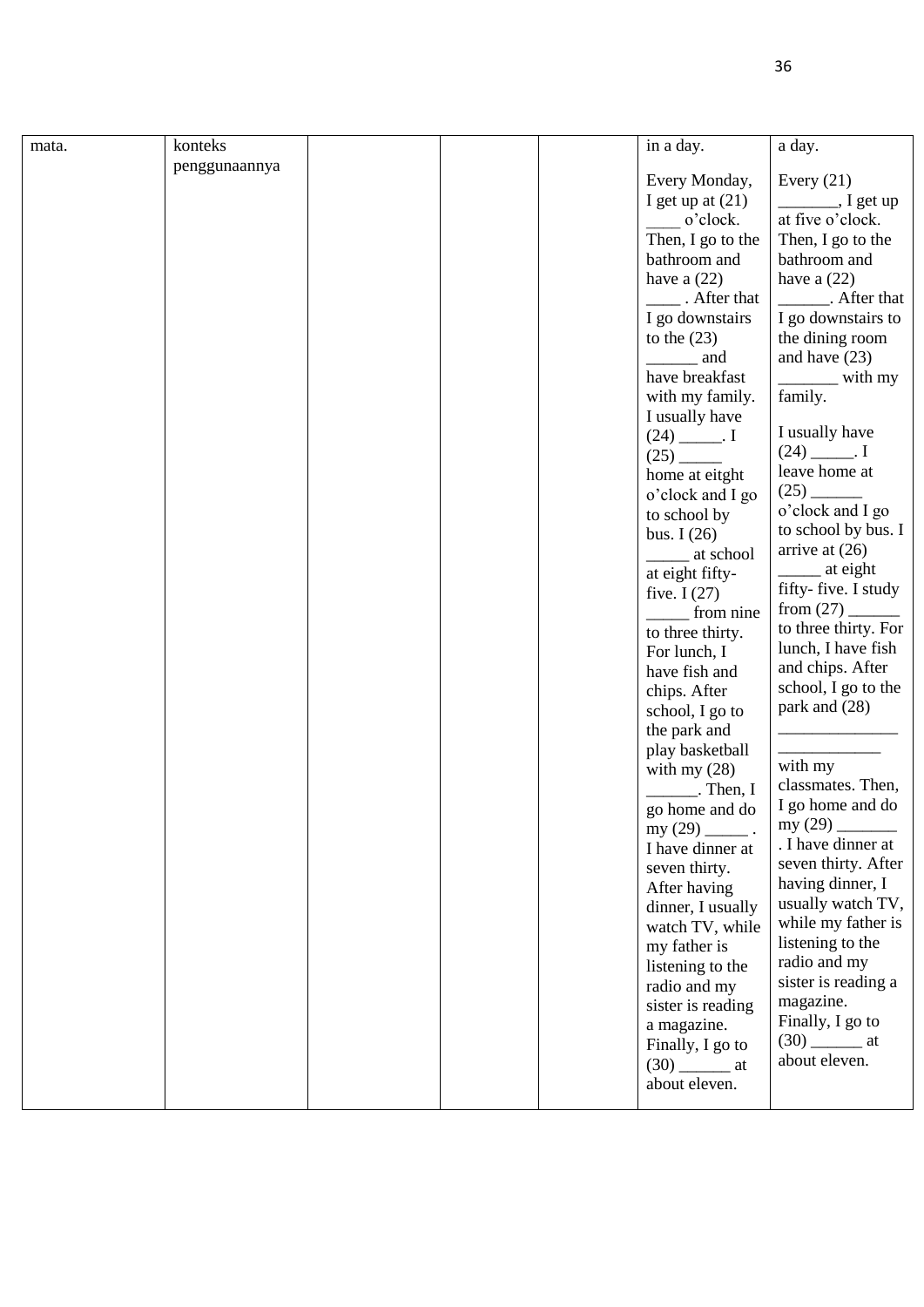From the table of listening indicator above, there are some items that accepted, rejected and revised. The accepted items were: item number 22, 24, 29 and 30, because the result of IDL and IDP is require with the level IDL and IDP. The rejected items were: item number 21, 23, 25, 26, 27 and 28, because the result of IDP and IDL is not require with the level IDL and IDP. There is no revised items.

Before conducting listening test and pronunciation test as instrument of this research, the test should be tried out in terms of measuring validity.

#### **3.4 Data Analysis**

After collecting the data from some sources through some procedures mentioned above, the researcher analyses the data by doing some steps to find the answer of the research question. According to Sudaryanto (1993), data analysis can be presented through either formal or informal method. In formal method, the analysis based on the specified problems and the theoretical framework is presented using symbols, tables, or graphs which is aimed the data more easily. So, the researcher does inferential statistic analysis.

First, the researcher inputs the data from the Listening and Pronunciation Test of B class learners of 8<sup>th</sup> grade students at SMP Islam Manbaul Ulum into SPSS 15.0 program for doing statistical analysis. Then, the researcher does the following terms to support data analysis. There are steps to inputs the data: a. Input the scores of listening test and pronunciation test

b. Name each score based on the skill (listening and pronunciation)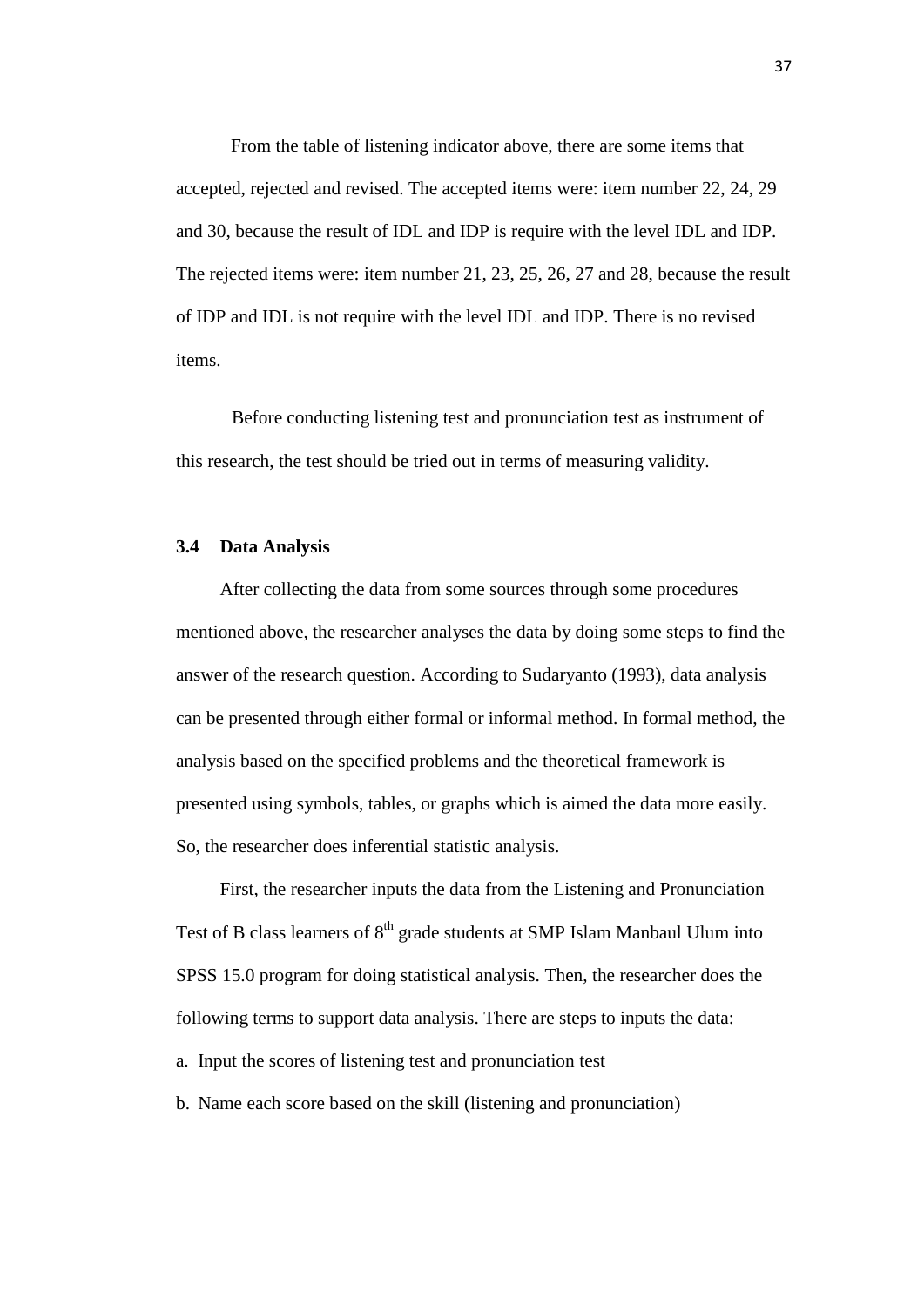- c. Click menu Analyze  $\rightarrow$  Correlate  $\rightarrow$  Bivariate.
- d. Input score test both listening and pronunciation tests into column variables.
- e. Click Correlation Coefficients Spearman.
- f. Click Continue  $\rightarrow$  OK
- g. See the result underlining on sig. 2 tiles to test the hypothesis. If sig.  $\leq \alpha$  (0.05), so, the Ho can be rejected.

### **3.4.1 Normality Test**

Normality test is one of important requirements in the procedure of this research. It is to check whether or not the data is distributed normal by using Test of Normality. To test the normality, the researcher will insert the data into SPSS and explored it its normality by using Liliefors (Kolmogorov-Smirnov) and Shapiro-Wilk.

The result of this Test of Normality is very important to determine which inferential analysis statistic that will be used to examine the correlation of the variables. From the result of Normality Test, if the data is distributed normal, the researcher uses parametric statistic analysis to find correlation coefficient, in this case is Pearson Product Moment. Nevertheless, if the data is not from normal distribution, the researcher uses non-parametric statistic analysis to find correlation coefficient, in this case is Spearman Rank.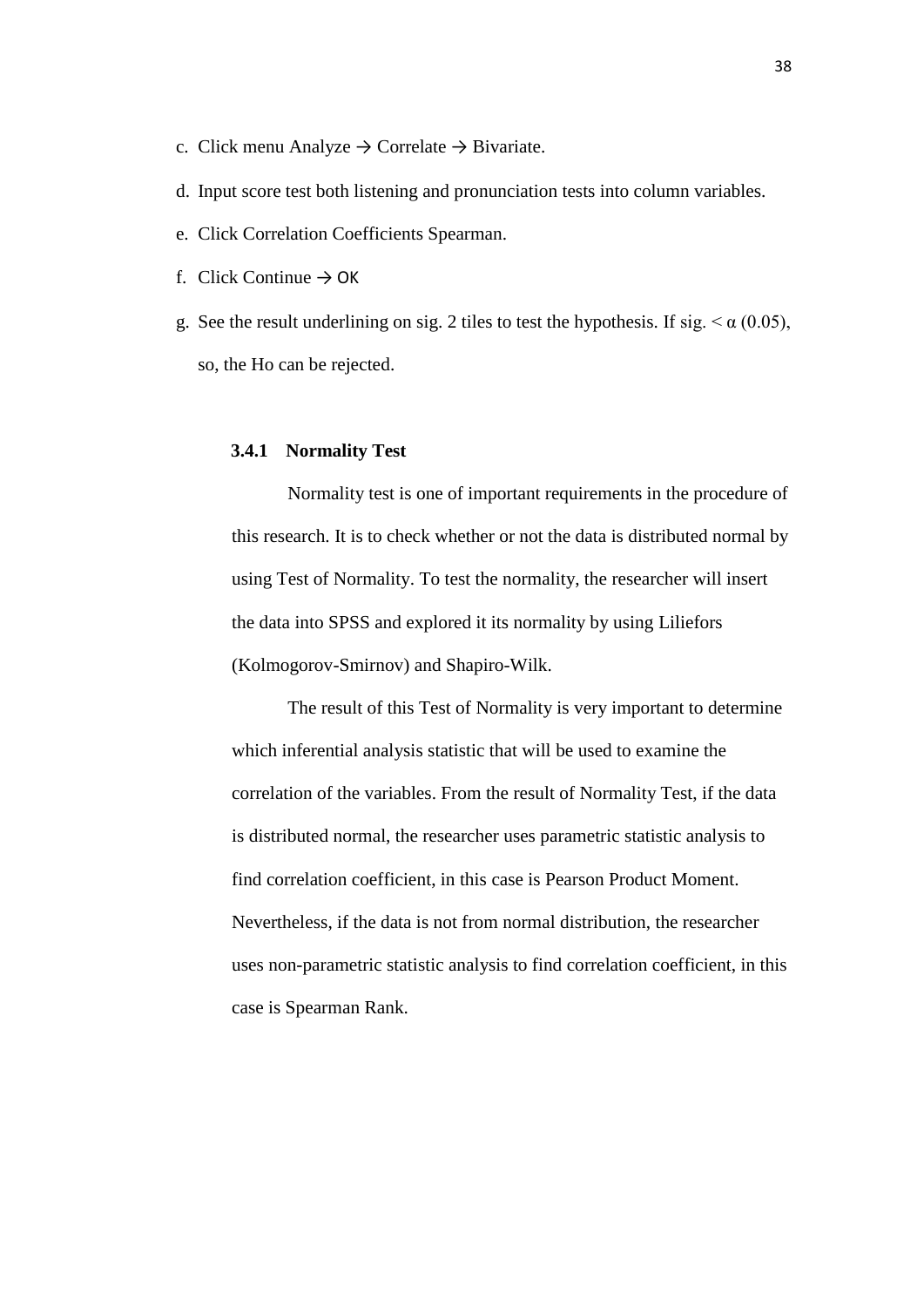## **3.4.2 Correlation Coefficient**

Correlation Coefficient is number which shows the strength of correlation between two variables. The result of the Correlation Coefficient will determine the strength of the correlation between listening ability and pronunciation ability of  $8<sup>th</sup>$  grade students at SMP Islam Manbaul Ulum Gresik.

Coefficient correlation can determine the strength of the relationship, Based on Julie Pallant, the rules to determine the strength of correlation are:

| small  | r=.10 to .29     |  |
|--------|------------------|--|
| medium | r=.30 to .49     |  |
| large  | $r = .50$ to 1.0 |  |

## **3.4.3 Hypothesis Testing**

After knowing the coefficient correlation between listening ability and pronunciation ability, the researcher uses hypothesis testing to find statistical significance of the correlation coefficient. That is why the Null hypothesis is important in this case. Since this is an educational study, the level of significance is on 5% level (0.05). So, the principle is Null hypothesis (Ho can be rejected if P value (Sig.) is bigger than 5% (0.05). Meanwhile, the Null hypothesis of this study is there is significant correlation between listening ability and pronunciation ability.